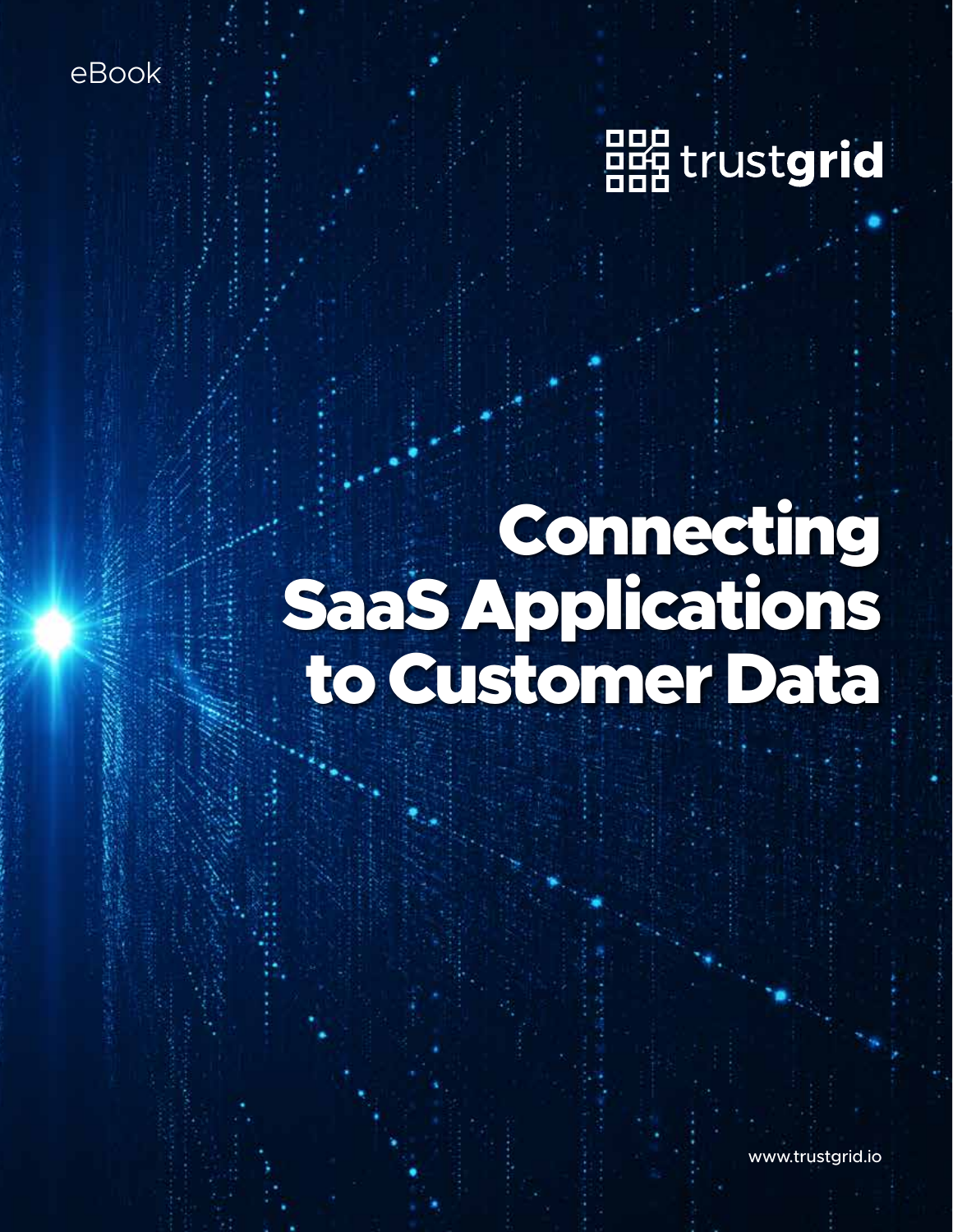# **Overview**



## Connecting SaaS Applications to Customer Data

Some SaaS applications must leverage data that resides in a customer's cloud or data center environment.

Whether due to difficulties migrating data to the cloud, customer security concerns, or regulatory-driven data residency issues, there are numerous instances where a SaaS application must have real-time, bi-directional access to data living behind a firewall they don't control.

**In these situations, Trustgrid is the best way to establish network connections between a multi-tenant cloud application and multiple customer data sources.**

# **Contents**

- 01 The Challenges and The Platform for Customer Connectivity
- 02 Building Cloud to Customer Networks
- 03 Trustgrid Connect
- 04 Networking that goes beyond connectivity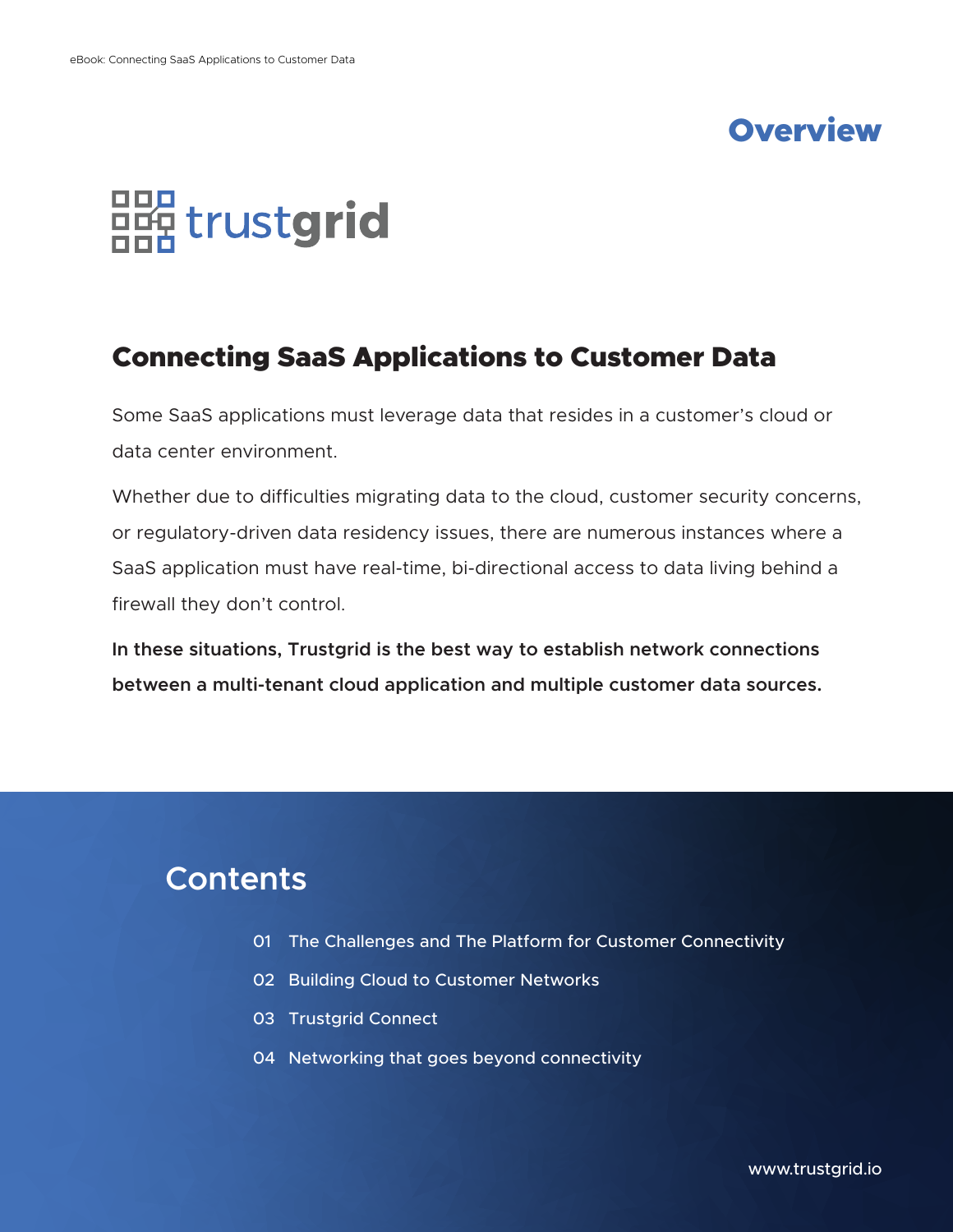# The Challenges

SaaS applications that rely on data in their customer's environment require a networking component.

Initially, a SaaS vendor's understanding of this networking challenge is focused on the most important one or two issues preventing success.

As development progresses and deployments scale, the extent of the challenges come into greater focus.

Deployment challenges for new customers are usually one of the first issues to cause pain.

When cloud applications are dependent on a 3rd party-controlled environment the networking solution typically requires a change to a customer's firewall configurations, runs into overlapping subnets between the two environments, and deployments may be impeded by the availability (or lack) of network engineers.



The most common challenges when networking SaaS applications to customer environments.

**Trustgrid has been designed as an alternative to VPN and MPLS solutions and solves the vast array of the networking issues encountered by application providers as they attempt to connect, deliver and scale their SaaS offering.**

# The Platform for Customer Connectivity

The Trustgrid platform provides turnkey, scalable connectivity. It gives SaaS providers everything they need to build, connect, and support connectivity across any environment (owned or 3rd party) with similar levels of control and automation experienced in the cloud.



#### **At the center of the platform is the Trustgrid Cloud Management Portal.**

The portal is the interface for all Trustgrid products (Connect, EdgeCompute, and Remote Access) and sits at the heart of the administrative user experience.

The portal is used to centrally configure the network, monitor network health, and provide troubleshooting and support tools for the network.

**Delivered as a technology-driven managed service, Trustgrid is built for the needs of SaaS product development and DevOps teams so they can remove themselves from building and managing networks, and focus on delivering software to their customers.**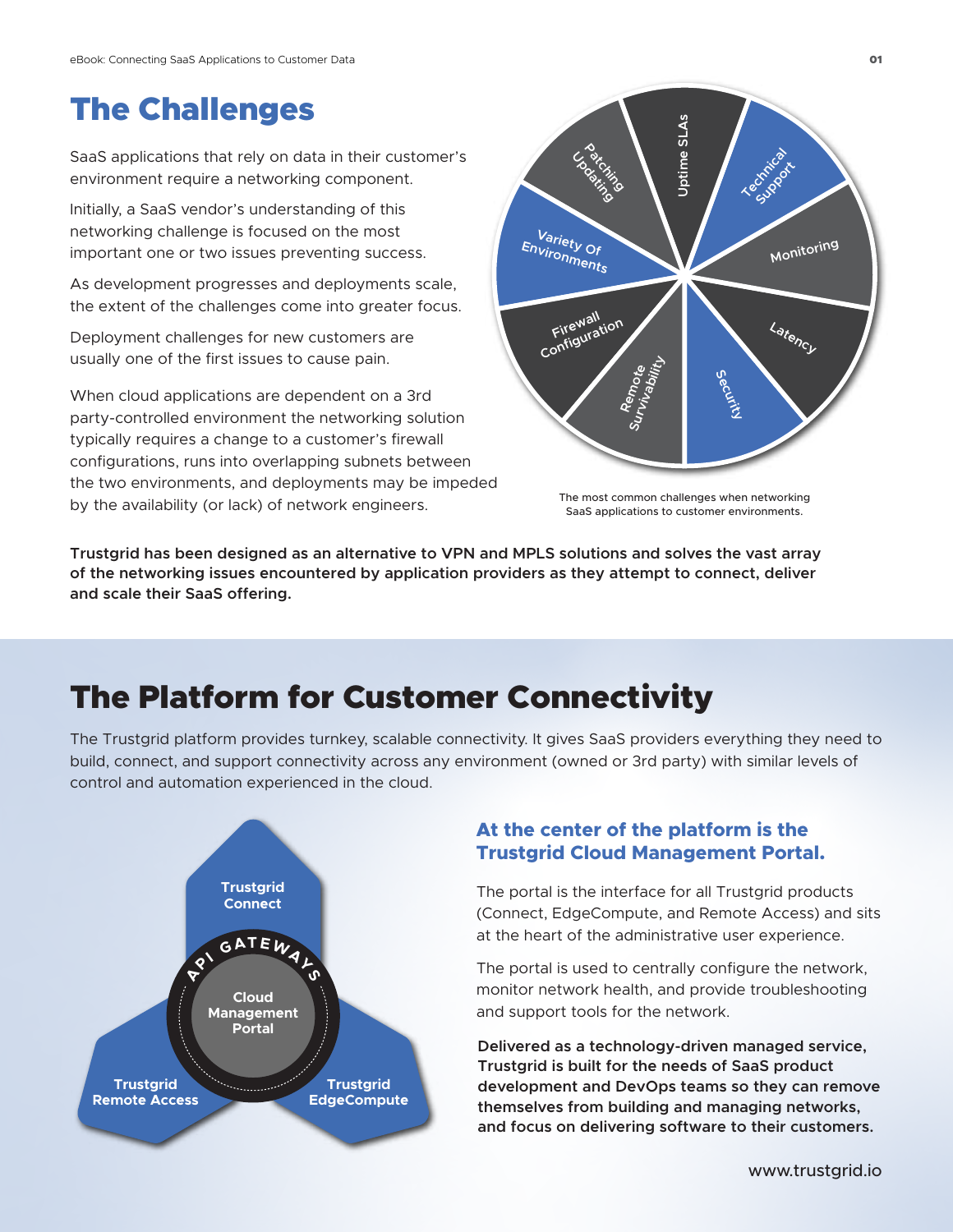## Building Cloud to Customer Networks

#### **Delivering world-class SaaS applications requires automation and optimization in every layer in the stack.**

When integration with customer environments is needed, SaaS architectures are complicated by the variety of systems, configurations, and lack of control over 3rd party infrastructure.

In addition to the scaling challenges of managing 100s or 1000s of unique networks, security and compliance gaps can be introduced as each new network is built using different tools with custom configurations.

**Tackling these challenges with Trustgrid gives SaaS providers a plug-and-play, consistent way to build cloud-to-edge architectures.**

## These customer networks start with Trustgrid Connect nodes.

**When a SaaS provider needs to build a secure network to a customer's on-premise system or data center, Trustgrid Connect provides the connectivity by placing nodes in the cloud or at the edge.**

These software-defined network nodes are used to build encrypted tunnels between the SaaS application and a customer's environment. Through a shared responsibility model, Trustgrid engineers help SaaS admins configure, manage, and monitor the network from the Trustgrid management portal.

From the management portal, administrators and support teams have visibility over the entire network and control the ability to push updates, troubleshoot, and remediate networking issues remotely. This can be especially helpful when a customer lacks the resources to investigate application and network problems onsite.

For mission critical connections, redundant nodes with automated disaster recovery ensure up to 99.99% network uptime.

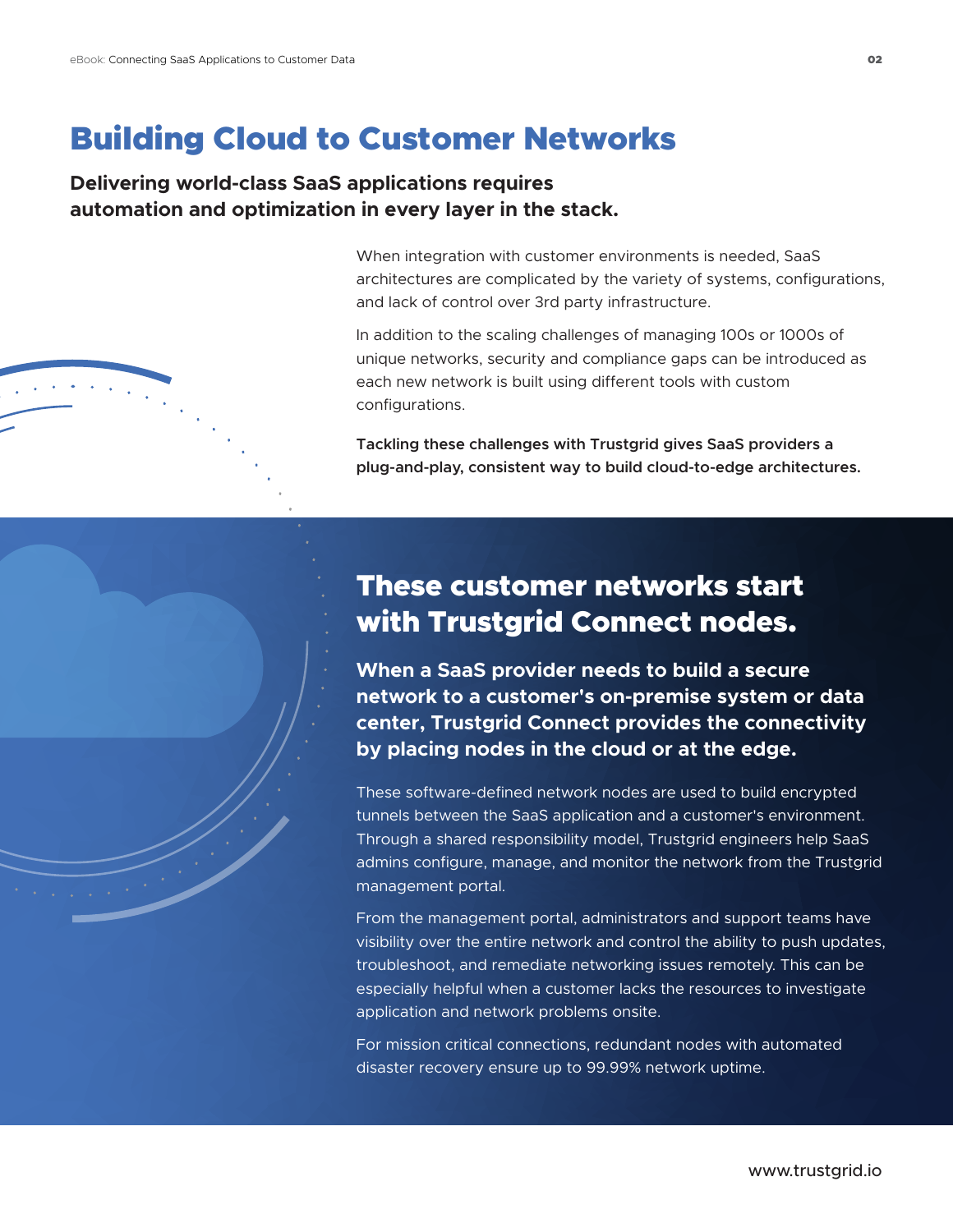# Trustgrid Connect

Trustgrid Connect is the platform's cloud networking product. Delivering next-gen SD-WAN capabilities, it is designed to meet the challenges of application providers who require connectivity to customer clouds or data centers at scale.

**Trustgrid Connect is critical to bridging the complexity that arises when connecting environments from two different organizations and builds a multi-tenant network fabric between a cloud application and any number of edge environments.**



Specifically designed for SaaS applications that must connect to hundreds or thousands of customer, partner, or other diverse IT environments, Trustgrid Connect is an alternative to site-to-site VPNs and MPLS and provides a cloud-delivered WAN, optimized for ease of management.

**With Trustgrid Connect, SaaS application providers get all the tools to build both mesh and hub-and-spoke network architectures. The product supports multi-cloud, hybrid cloud, and site-to-site use cases.**

- More advanced features such as IP SLA (selects the best path for traffic) and QoS at the end points (prioritizes latency sensitive data) ensure that the cloud application is delivering a seamless experience to the end user.
- Network segmentation separating each customer network is default behavior for Trustgrid Connect and it easily integrates to VRFs and VLANs in data centers and cloud environments.

Once a Trustgrid network is used to build SaaS-to-customer networks, DevOps teams gain global visibility and control over their customer facing networks and support teams now have a single pane of glass to troubleshoot any deployment. This multi-tenant connectivity allows for an application provider to support the entire network in the same way they would any public cloud service.

#### **Trustgrid Connect features include:**

- $\blacksquare$  Layer 3 / 4 networking
- 99.99% uptime SLA
- Zero trust network architecture
- Separate control plane and data plane
- Certificate-based authentication
- Continuous patching and updating
- Automated failover and disaster recovery
- Supports all cloud and on-premise environments
- Simplified network address translation management
- 1-touch deployments with little to no firewall reconfiguration